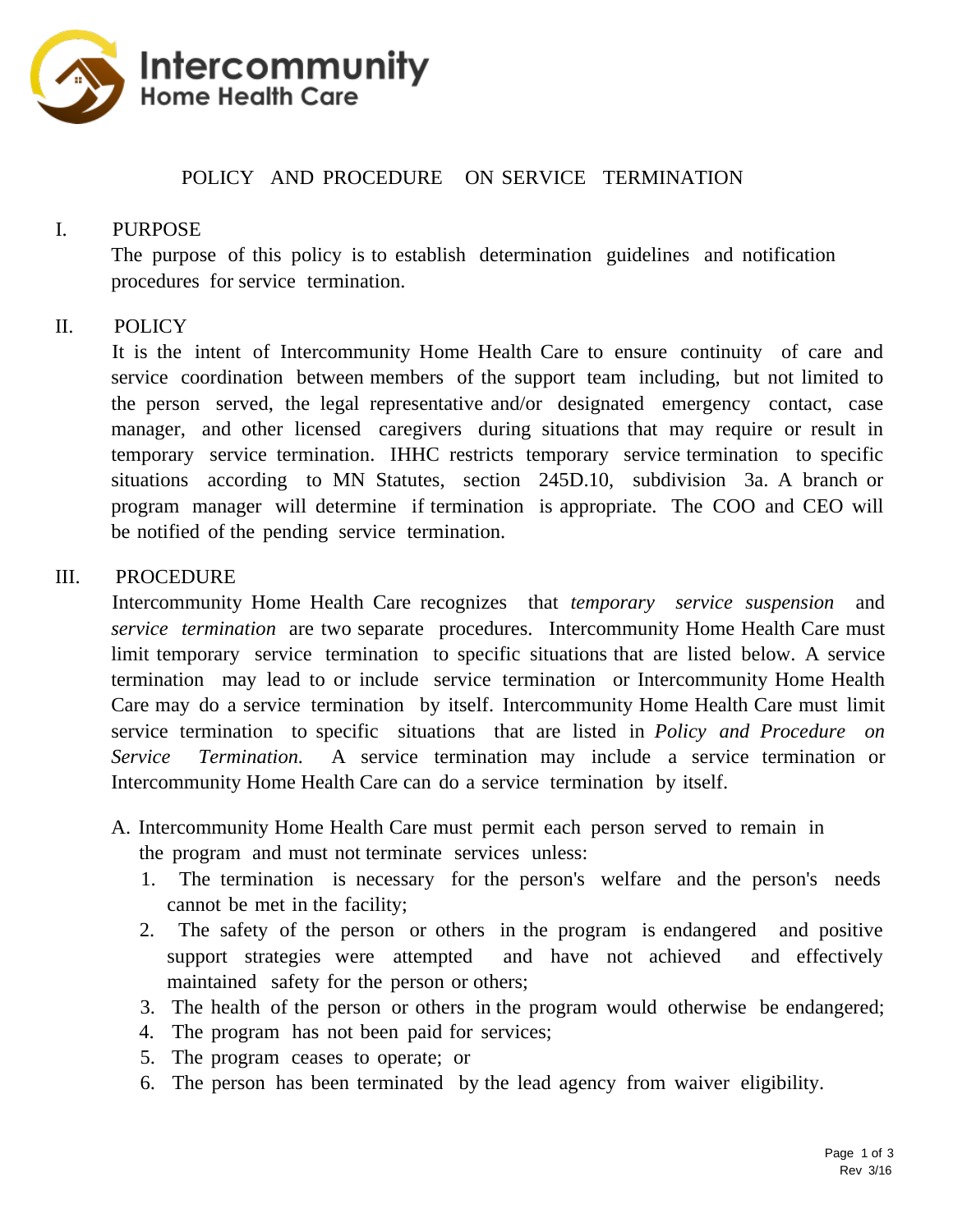

B. Prior to giving notice of service termination, Intercommunity Home Health Care must document actions taken to minimize or eliminate the need for termination. Action taken by Intercommunity Home Health Care must include, at a minimum.

- 1. Consultation with the person's expanded/support team to identify and resolve issues leading to issuance of the suspension notice; and
- 2. A request to the case manager for intervention services identified in section 2450.03, subdivision 1, paragraph (c), clause (1), or other professional consultation or intervention services to support the person in the program. This requirement does not apply to notices of service termination issued due to the program not being paid for services.
- 3. If, based on the best interests of the person, the circumstances at the time of the termination notice were such that Intercommunity Home Health Care was unable to take the actions specified above, Intercommunity Home Health Care must document the specific circumstances and the reason for being unable to do so.
- C. The notice of service termination must meet the following requirements:
	- 1. Intercommunity Home Health Care must notify the person or the person's legal representative and case manager in writing of the intended services termination; and
	- 2. The notice must include:
		- a. The reason for the action;
		- b. Except for a service termination when the program ceases to operate, a summary of actions taken to minimize or eliminate the need for service termination or temporary service suspension as required under section 2450.10, subdivision 3a paragraph (c); and why these measures failed to prevent the termination or suspension.
		- c. The person's right to appeal the termination of services under MN Statutes, section

256.045, subdivision 3, paragraph (a); and

- d. The person's right to seek a temporary order staying the termination of services according to the procedures in MN Statutes, section 256.045, subdivision 4a or 6, paragraph (c).
- O. Notice of the proposed termination of service, including those situations that began with a temporary service suspension, must be given:
	- 1. At least 60 days prior to termination when the company is providing intensive supports and services identified in section 2450.03, subdivision 1, paragraph (c).

2. At least 30 days prior to termination for all other services licensed under Chapter 2450.